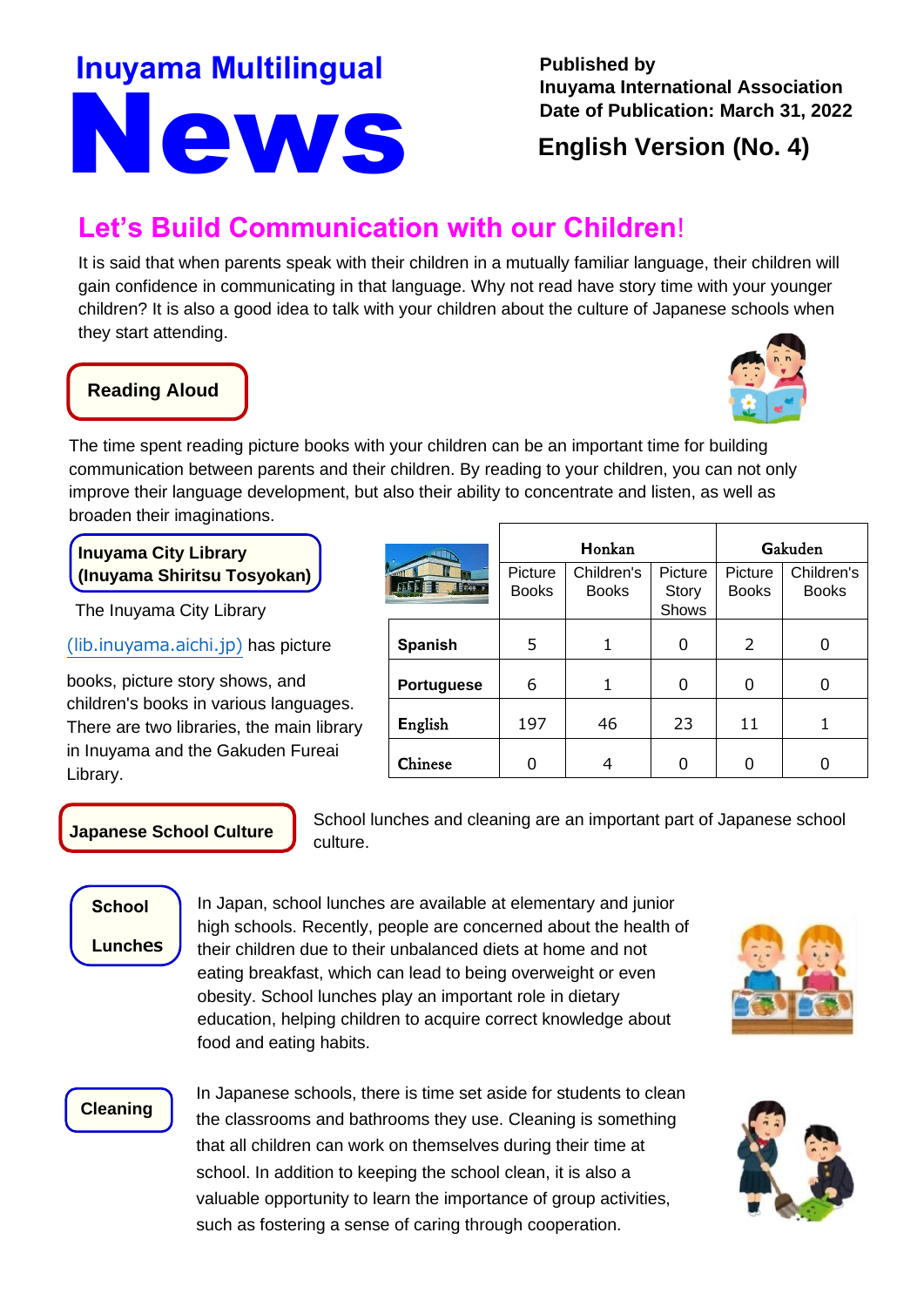#### **The Guest for** *Our Neighbors* **in this issue is Miyaji Dos Santos Leide who is teaching Portuguese in a** *Mother Tongue Class\****.**

\*The Mother Tongue Class is a language class for non-Japanese residents to improve their language ability in the language of their own home country.



Instructor: Miyaji Dos Santos Leide Nationality: Brazil Qualification for Stay: Permanent Resident First Visit to Japan: January 2005 Family Members: 2 children (1st and 2nd graders in elementary school) Language Class: Isshiki Cosmo Support Gakushu-no-kai, Komaki City Number of Mother Tongue Class Students: 3 students

#### **Why did you start the** *Mother Tongue Class***?**

In order to raise my children in Japan, I struggled to learn Japanese. I also came to realize that my children may need to use Portuguese in their future. So, I decided to teach my children Portuguese. If my children can use both Portuguese and Japanese, they can get a good job and widen their ability to choose the country in which they would like to live in their future. One of my teachers recommended that I teach Portuguese not only to my own children but also to other children who might wish to learn.

#### **When did you start the Mother Tongue Class?**

I started the class in October of 2020. I started teaching Portuguese after my older child started 2nd grade in elementary school. I wanted to wait until he had learned hiragana and katakana to avoid the risk of confusion.



#### **What language do you speak at home?**

All my family members speak in Portuguese. There is no language problem for daily life at home.

#### **Can you share any positive changes, since the children started studying their mother tongue?**

A mother of one of the students in our language class got a nice note from her child in Portuguese that read, "Thank you for preparing delicious meals after you return from your day-time job even though you are tired. On Saturdays and Sundays, we will have a surprise for you." The mother of the student burst into tears when she read her child's letter, and when I heard the story, I cried too!

#### **Do you have any suggestions for the non-Japanese residents who are raising children in Japan?**

Even if you can't speak Japanese well, when your children get home, you can ask them, "What did you learn in school today? Can you tell me?" Your children can teach you Japanese. I sometimes ask my children for some Japanese words. You can look up the words you don't know. Praise your child when your child did well! Your children will be happy and their confidence will improve when you praise them. Also, you don't have to do this every day, but often share with your child about your own language, national holidays, and the folklore stories of your own country. Please keep at it and your child will gradually learn and remember. Your child is growing day by day. Keep showing your interest in your children's daily lives and keep talking with your child, and you and your child can continue to learn together.

I could see how hard Ms. Leide is striving to not only teach her mother tongue to her kids but also to learn Japanese. I could also see the importance she placed on both languages in raising her children. Ms. Leide's comment that "If a mother does her best, so do her children: The children follow their mother's example." made a strong impression on me.

(Interviewed in February 2022 by Tsuji Aiko, Inuyama International Association)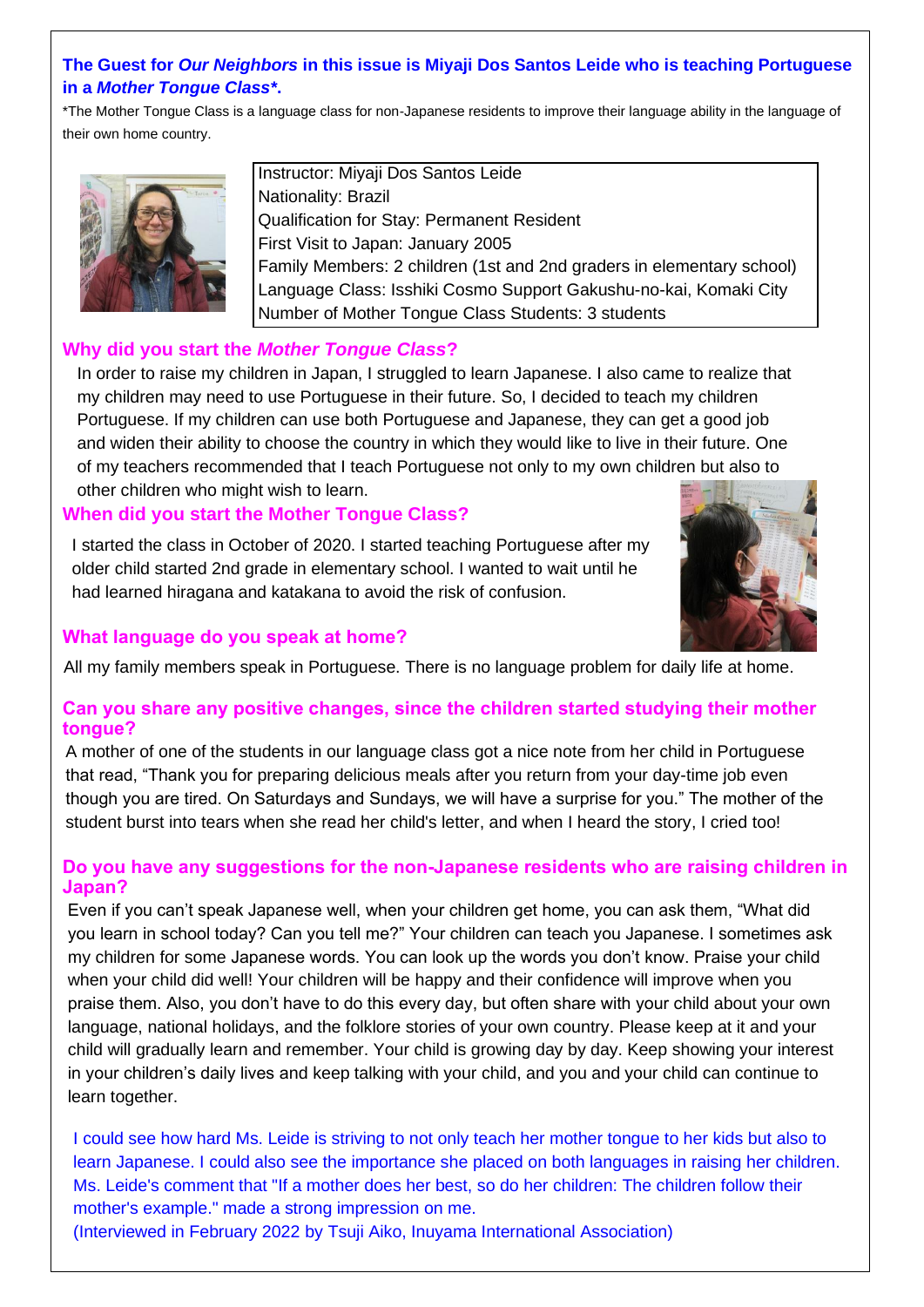### **Portal Site\* for Foreign Workers and Companies in Aichi Prefecture**

This is a portal site for foreigners newly arriving in Japan to work and for companies to help them in their professional and social lives. It is available in Japanese, Tagalog, Vietnamese, English, and Chinese.

[https://www.pref.aichi.jp/syakaikatsudo/tabunka/yokosoaichi/index.htm](https://www.pref.aichi.jp/syakaikatsudo/tabunka/yokosoaichi/index.html)



# **Renting a House**

If you would like to find a house to rent, you can go to a *Fudosan-ya* (a realtor). The *Room Search Guidebook* explains in various languages (Japanese, Spanish, Tagalog, Vietnamese, English, and Chinese) what you should do when renting a house.

●English<http://www.mlit.go.jp/common/001317844.pdf>  $\overline{\phantom{a}}$ 



*Ooya*: Landlord. A person who leases out a house.

*Yachin*: Rental fee. Money that is paid every month by a person who rents a house. *Shikikin*: Security deposit. When a house is found, the person who rent the house pays the money. It is used by landlords for repairs after moving out. When you move out, any money not used by the landlord will be returned to you.

*Reikin*: Key Money paid by the person renting the house when the house is found.

*Chukai Tesuryo*: Fee to be paid to the fudosan-ya who helped you find a rental house.

# **Cool Japan Shodo**



Shodo is a way of expressing one's thoughts by writing letters on paper using a writing brush called *fude* and ink called *sumi*. By practicing to write beautiful letters, you can also develop your ability to concentrate. In school there is a similar class called *shuji*. But the big difference in shodo is the emphasis on self-expression rather than just on penmanship as in shuji. Why don't you try your hand at shodo?